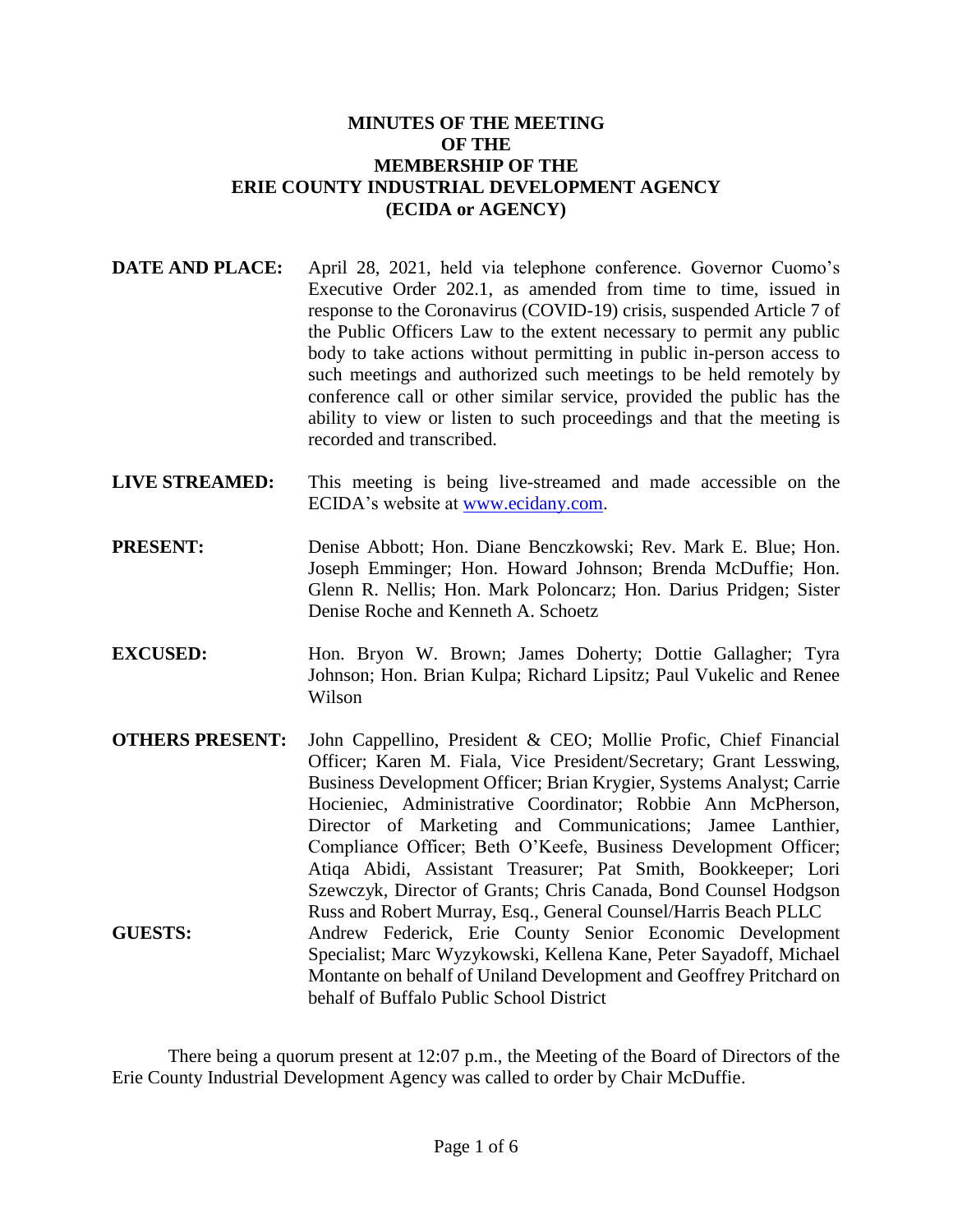At this point in time, Mr. Blue joined the meeting.

Approval of COVID-19 Disaster Emergency Grant Application. Ms. McDuffie confirmed that she has conflict with Pappy Martin Legacy Jazz Collective application and will abstain from taking any action or participating in any dialogue with respect to this particular application. No other member expressed having a potential conflict of interests with any of the various applicants. Ms. O'Keefe reviewed the eleven (11) various grant applications presented to the members.

Mr. Emminger moved and Mr. Johnson seconded to approve the eleven (11) grant applications. Ms. McDuffie called for the vote and the following eleven (11) grant applications were approved with Ms. McDuffie abstaining from voting on the Pappy Martin Legacy Jazz Collective application, for COVID-19 Disaster Emergency Grants.

- 1. Buffalo City Swim Racers
- 2. Buffalo Collegiate Charter School
- 3. Buffalo Film Works
- 4. Center for Exploratory and Perceptual Arts, Inc.
- 5. Country Club Catering of WNY Inc.
- 6. ECMC Foundation, Inc.
- 7. Fostering Greatness Inc.
- 8. Kleinhan's Music Hall
- 9. Pappy Martin Legacy Jazz Collective
- 10. Trend Setters Beauty Salon
- 11. Young Audiences of Western New York

# **APPROVAL OF FUNDING AGREEMENT WITH ILDC**

Mr. Cappellino presented a report outlining a proposed funding agreement with the Buffalo and Erie County Industrial Land Development Corporation ("ILDC").

Mr. Poloncarz moved and Sister Denise seconded to approve of the Funding Agreement with the ILDC. Ms. McDuffie then called for the vote and the following resolution was then unanimously approved:

RESOLUTION OF THE ERIE COUNTY INDUSTRIAL DEVELOPMENT AGENCY ("AGENCY") TO ENTER INTO A FUNDING AGREEMENT WITH THE BUFFALO AND ERIE COUNTY INDUSTRIAL LAND DEVELOPMENT CORPORATION ("ILDC") FOR CONSTRUCTION OF PUBLIC ROADWAY, WATER AND SEWER INFRASTRUCTURE WITHIN AND UPON LANDS OWNED BY THE ILDC AT THE FORMER BETHLEHEM STEEL SITE IN LACKAWANNA, NEW YORK, IN AN AMOUNT NOT TO EXCEED \$1,000,000 ON A REVOLVING BASIS FROM THE AGENCY'S U.S. DEPARTMENT OF HOUSING AND URBAN DEVELOPMENT URBAN DEVELOPMENT ACTION GRANT ("UDAG") REFLOW FUND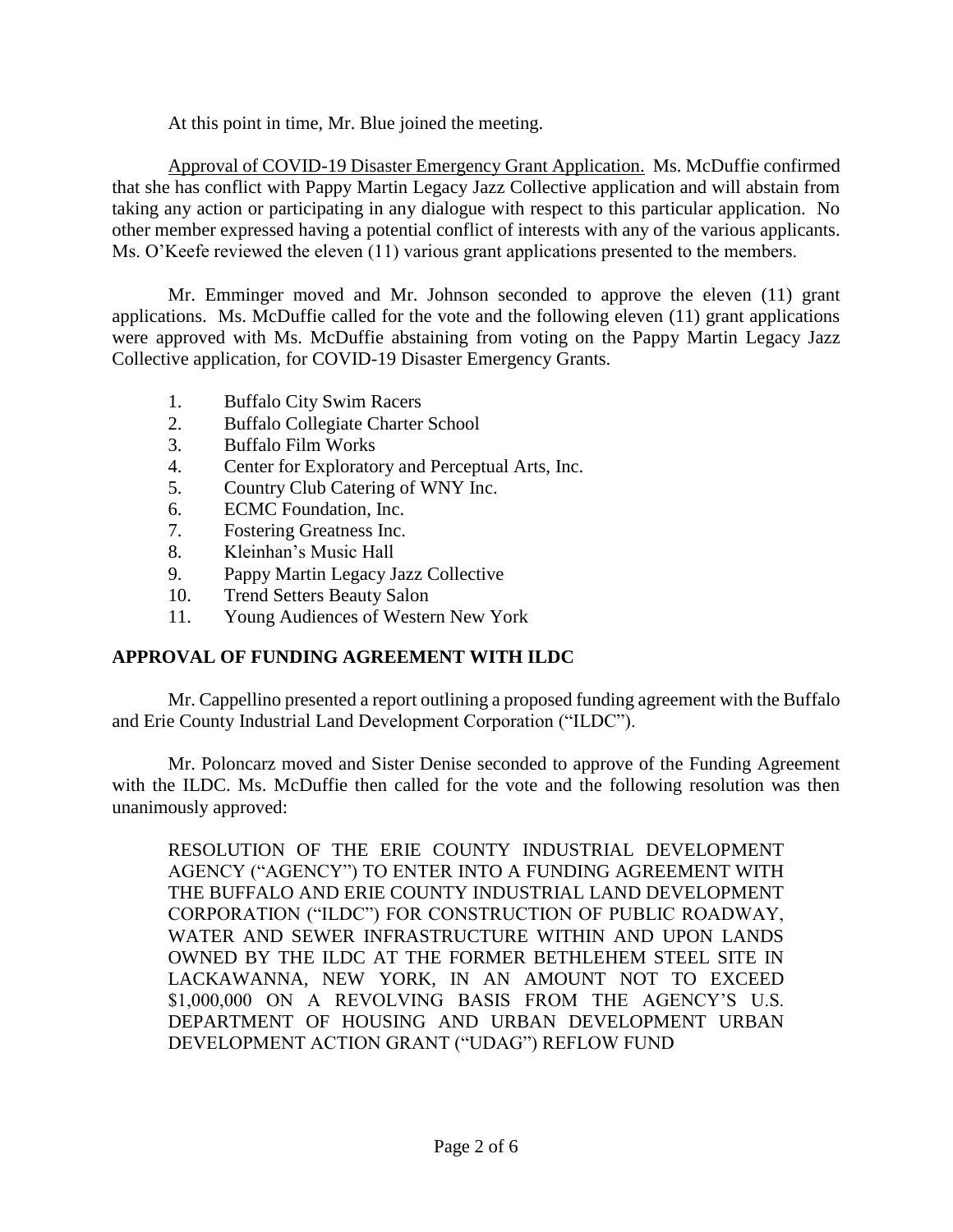## **INDUCEMENT RESOLUTION**

BLD VII, LLC, 8 Dona Street, Lackawanna, New York. Mr. Cappellino reviewed this proposed sales tax exemption, mortgage recording tax exemption, and real property tax abatement benefit project which consists of the acquisition of approximately 9 acres of land to be purchased from the Buffalo and Erie County Industrial Land Development Corporation ("ILDC") and the construction of a 151,200 sq. ft. industrial spec building. The building would be offered as a multitenant facility as there presently exists a demand for this type of space.

As a condition precedent of receiving Financial Assistance, and as a material term or condition as approved by the Agency in connection with the Project, the Company covenants and agrees and understands that it must, subject to potential modification, termination and/or recapture of Financial Assistance for failure to meet and maintain the commitments and thresholds as described below, submit, on an annual basis or as otherwise indicated below through the termination of the PILOT Agreement, a certification, as so required by the Agency, confirming:

- (i) Investment Commitment- the total investment actually made with respect to the Project at the time of Project completion equals or exceeds \$12,385,168 (which represents the product of 85% multiplied by \$14,570,786, being the total project cost as stated in the Company's application for Financial Assistance).
- (ii) Employment Commitment that there are at least 35 existing full time equivalent ("FTE") employees located at, or to be located at, the Facility as stated in the Company's application for Financial Assistance (the "Baseline FTE"); and
	- the number of current FTE employees in the then current year at the Facility; and
	- $\bullet$  that within two (2) years of Project completion, the Company has maintained and created FTE employment at the Facility equal to 35 FTE employees [representing the product of  $(x)$  41 FTE employee positions (being the 41 new FTE employee positions proposed to be created by the Company as stated in its Application) and (y) 85%]. In an effort to confirm and verify the Company's employment numbers, the Agency requires that, at a minimum, the Company provide employment data to the Agency on a quarterly basis, said information to be provided on the Agency's "Quarterly Employment Survey" form to be made available to the Company by the Agency.
- (iii) Local Labor Commitment that the Company adheres to and complies with the Agency's Local Labor Workforce Certification Policy on a quarterly basis during the construction period.
- (iv) Equal Pay Commitment that the Company adheres to and complies with the Agency's Pay Equity Policy.
- (v) Unpaid Real Property Tax Policy Commitment that the Company is compliant with the Agency's Unpaid Real Property Tax Policy.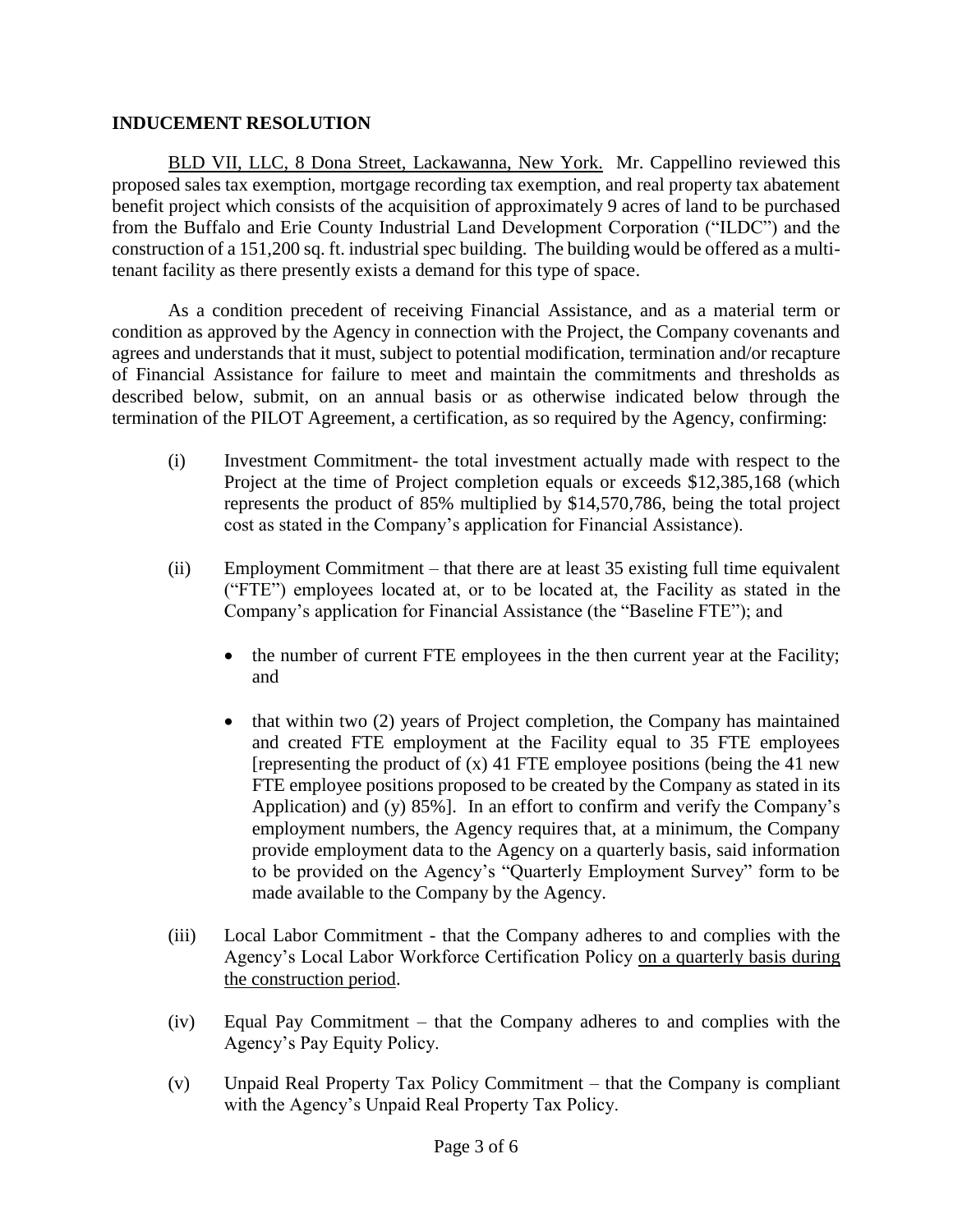Mr. Poloncarz moved and Mr. Nellis seconded to approve the Project. Ms. McDuffie then called for the vote and the following resolution was unanimously approved:

RESOLUTION OF THE ERIE COUNTY INDUSTRIAL DEVELOPMENT AGENCY: (i) ACCEPTING THE APPLICATION OF BLD VII, LLC, AND/OR INDIVIDUAL(S) OR AFFILIATE(S), SUBSIDIARY(IES), OR ENTITY(IES) FORMED OR TO BE FORMED ON ITS BEHALF (INDIVIDUALLY, AND/OR COLLECTIVELY, THE "COMPANY") IN CONNECTION WITH A CERTAIN PROJECT DESCRIBED BELOW; (ii) RATIFYING THE SCHEDULING, NOTICING, AND CONDUCTING OF A PUBLIC HEARING IN CONNECTION WITH THE PROJECT; (iii) MAKING A DETERMINATION PURSUANT TO THE STATE ENVIRONMENTAL QUALITY REVIEW ACT; (iv) APPOINTING THE COMPANY, OR ITS DESIGNEE, AS ITS AGENT TO UNDERTAKE THE PROJECT; (v) AUTHORIZING THE UNDERTAKING OF THE PROJECT TO PROVIDE FINANCIAL ASSISTANCE TO THE COMPANY IN THE FORM OF (A) A SALES TAX EXEMPTION BENEFIT FOR PURCHASES AND RENTALS RELATED TO THE ACQUISITION, CONSTRUCTION AND EQUIPPING OF THE PROJECT, (B) A MORTGAGE RECORDING TAX EXEMPTION BENEFIT FOR FINANCING RELATED TO THE PROJECT, AND (C) A PARTIAL ABATEMENT FROM REAL PROPERTY TAXES BENEFIT THROUGH THE PILOT AGREEMENT; AND (vi) AUTHORIZING THE NEGOTIATION AND EXECUTION OF A LEASE AGREEMENT, LEASEBACK AGREEMENT, A PAYMENT-IN-LIEU-OF-TAX AGREEMENT, AN AGENT AND FINANCIAL ASSISTANCE PROJECT AGREEMENT, AND RELATED DOCUMENTS

## **SPECIAL RESOLUTION**

Joint Schools Construction Board, 2021 Refunding of Series 2011A and 2011B. Ms. Fiala reviewed the proposed refunding of the Series 2011A and 2011B bonds for the Joint School Construction Board on behalf of the City of Buffalo and the City School District of the City of Buffalo and their agent, the Joint Schools Construction Board in order to finance various public school facilities and to assist in the acquisition, renovation, construction, reconstruction, improvement, equipping and furnishing of such public school facilities within the City of Buffalo in order to implement the comprehensive redevelopment of the City's public schools.

Mr. Johnson moved and Mr. Pridgen seconded to approve the issuance of the bonds. Ms. McDuffie then called for the vote and the following resolution was unanimously approved:

RESOLUTION OF THE ERIE COUNTY INDUSTRIAL DEVELOPMENT AGENCY AUTHORIZING THE ISSUANCE OF REFUNDING BONDS TO REFUND ALL OR A PORTION OF THE SERIES 2011A BONDS AND THE SERIES 2011B BONDS WITH RESPECT TO ITS PROJECT FOR THE CITY SCHOOL DISTRICT OF THE CITY OF BUFFALO AND AUTHORIZING OTHER MATTERS IN CONNECTION THEREWITH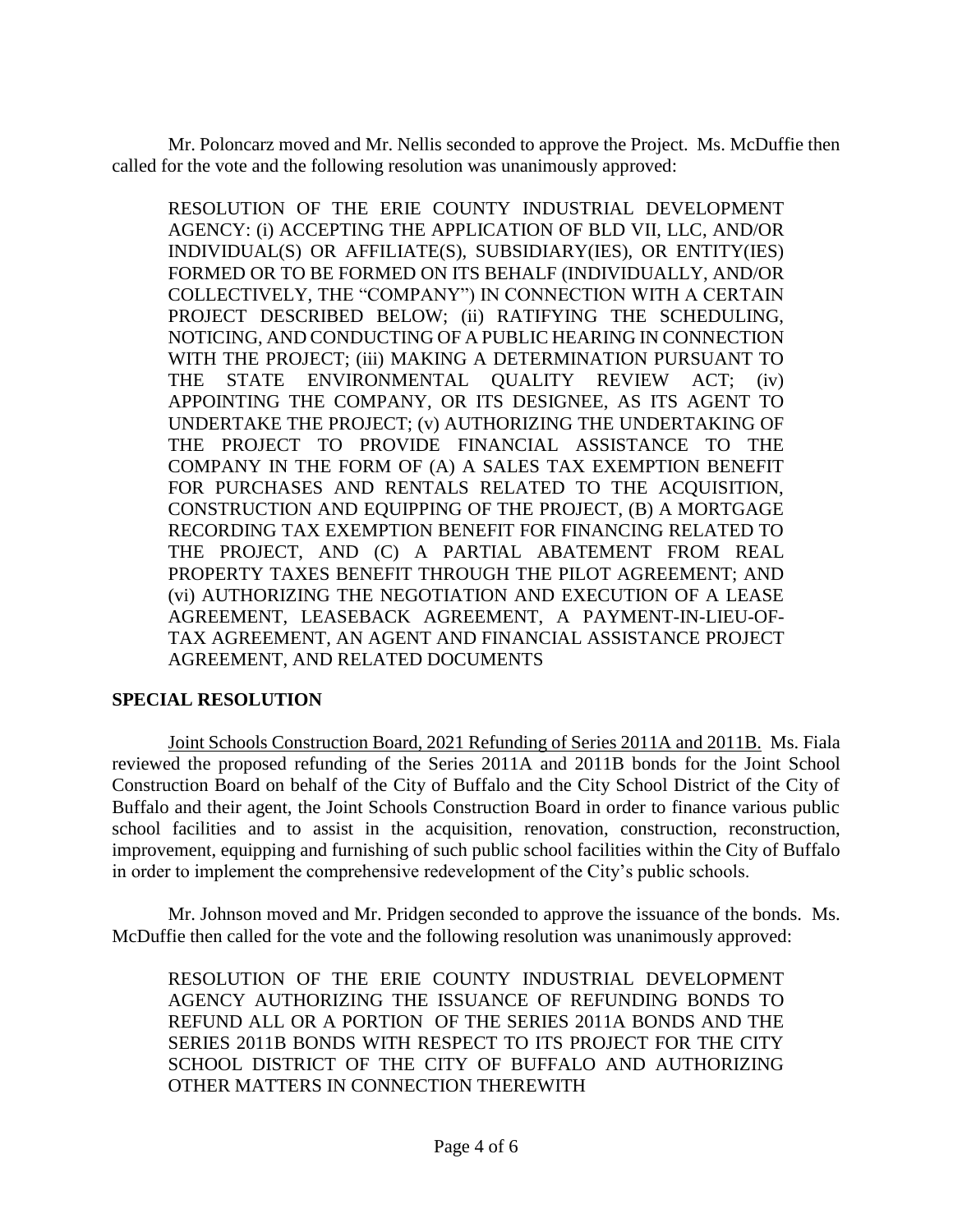### **COMPLIANCE**

Employment Impact COVID-19 Pandemic. Mr. Cappellino advised that the Agency's Financial Assistance Recapture Policy did not contemplate the severe adverse negative business and regional economic impacts that resulted from the COVID-19 global pandemic. To help stabilize Erie County businesses and our regional economy that has been and continues to be harmed by the COVID-19 global pandemic, it is recommended that the Agency consider adding to its financial assistance recapture policy by adopting a "Special COVID Waiver" with respect to the potential recapture of Agency financial assistance for the 2020 calendar year.

The Special COVID Waiver would waive implementation of recapture procedures for companies that suffered employment losses or that were unable to meet required job creation goals due to documented COVID-19 impacts. Job retention/creation shortfalls will be verified utilizing the Agency's quarterly employment reporting procedures. Companies which did not maintain or meet employment goals would be contacted by Agency staff to document and determine that reasons for missing such job creation/retention requirements were related to COVID-19 impacts. Company specific and overall industry impacts would be taken into consideration and upon a determination by the Agency's President/CEO, in consultation with the Chair, that 2020 job retention/creation requirements were not met due to documented COVID-19 impacts, implementation of Agency recapture protocols would then be waived for the 2020 calendar year.

Sister Denise moved and Mr. Poloncarz seconded to approve of the Special COVID Waiver. Ms. McDuffie called for the vote and the following resolution was unanimously approved.

RESOLUTION OF THE ERIE COUNTY INDUSTRIAL DEVELOPMENT AGENCY ("AGENCY") TEMPORARILY MODIFYING THE AGENCY'S POLICY FOR TERMINATION AND/OR MODIFICATION OF AGENCY FINANCIAL ASSISTANCE AND RECAPTURE OF AGENCY FINANCIAL ASSISTANCE PREVIOUSLY GRANTED

#### **MINUTES**

The minutes of the March 24, 2021 meeting of the members were presented. Mr. Nellis moved and Ms. Abbott seconded to approve of the minutes. Ms. McDuffie called for the vote and the minutes were unanimously approved.

## **REPORTS/ACTION ITEMS/INFORMATION ITEMS**

Financial Report. Ms. Profic noted that the ECIDA finished the month of March with total assets of \$29M (includes unrestricted cash of over \$7.1M available for Agency operations) and net assets were \$20.8M. The monthly income statement shows a net loss of \$156,000 for March. Operating revenue of \$153,000 was below monthly budget by \$70,000, due mainly to timing of administrative fees received during the month. Operating expenses of \$233,000 were about \$16,000 over budget. On the General Office expenses line, insurance costs in March were inflated from the timing of invoicing related to renewed policies. On the Professional Services line, audit